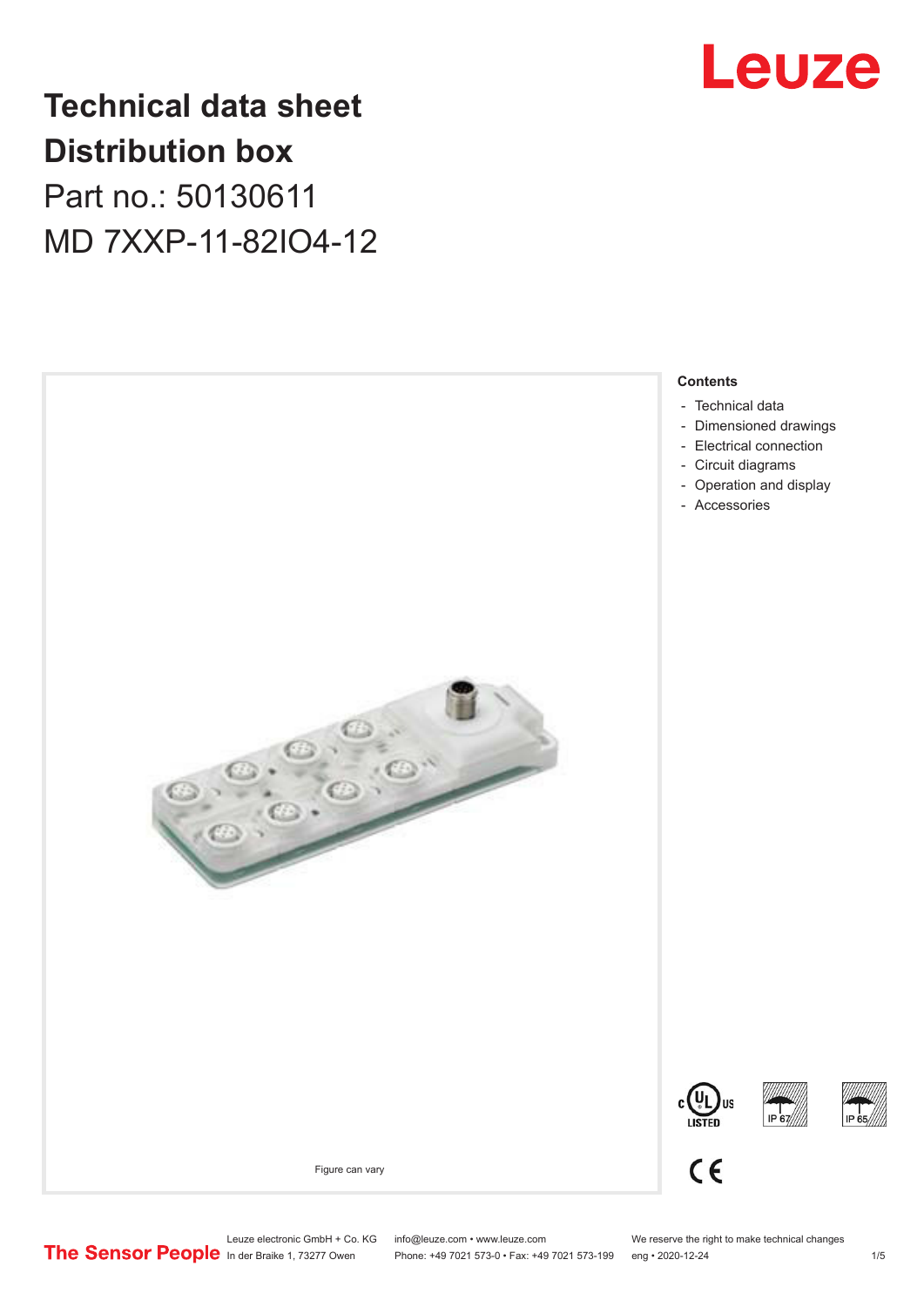#### <span id="page-1-0"></span>**Technical data**

# Leuze

#### **Electrical data**

| Switching signal |                                      | <b>PNP</b> |
|------------------|--------------------------------------|------------|
|                  | Performance data                     |            |
|                  | <b>Total current</b>                 | 15A        |
|                  | Input data logic                     |            |
|                  | Nominal input voltage U <sub>N</sub> | 24 V DC    |
|                  |                                      |            |

| Type of display                                       | LED                                             |
|-------------------------------------------------------|-------------------------------------------------|
| <b>Environmental data</b>                             |                                                 |
| Ambient temperature, operation                        | -20  60 °C, Depending on the<br>connected cable |
| <b>Certifications</b>                                 |                                                 |
| Degree of protection                                  | IP 65                                           |
|                                                       | IP 67                                           |
| <b>Certifications</b>                                 | c UL US                                         |
| <b>Classification</b><br><b>Customs tariff number</b> | 85369010                                        |
| eCl@ss 5.1.4                                          | 27279201                                        |
| eCl@ss 8.0                                            | 27279219                                        |
| eCl@ss 9.0                                            | 27440108                                        |
| eCl@ss 10.0                                           | 27440108                                        |
| eCl@ss 11.0                                           | 27440108                                        |
| <b>ETIM 5.0</b>                                       | EC002585                                        |
| <b>ETIM 6.0</b>                                       | EC002585                                        |
|                                                       |                                                 |

**Operation and display**

#### **Connection**

| <b>Master connection</b>            |                           |  |
|-------------------------------------|---------------------------|--|
| <b>Type of connection</b>           | Connector                 |  |
| <b>Function</b>                     | Connection to the control |  |
| <b>Thread size</b>                  | M <sub>12</sub>           |  |
| No. of pins                         | $12 - pin$                |  |
| Encoding                            | A-coded                   |  |
| Type                                | Male                      |  |
|                                     |                           |  |
| <b>Distribution box connections</b> |                           |  |
| <b>Number of connections</b>        | 8 Piece(s)                |  |
| Thread size                         | M <sub>12</sub>           |  |
| No. of pins                         | 4-pin                     |  |
| Encoding                            | A-coded                   |  |
| <b>Type</b>                         | Female                    |  |
| <b>Material</b>                     | Plastic                   |  |
| <b>Material of O-ring seal</b>      | <b>TPU</b>                |  |
| <b>Material of contacts</b>         | Gold-plated               |  |

#### **Mechanical data**

**Operating current per contact** 1.5 A

| Design                         | Cubic                  |
|--------------------------------|------------------------|
| Dimension (W x H x L)          | 50 mm x 31 mm x 150 mm |
| <b>Housing material</b>        | Plastic                |
| Net weight                     | 150q                   |
| <b>Screw tightening torque</b> | 1 N·m                  |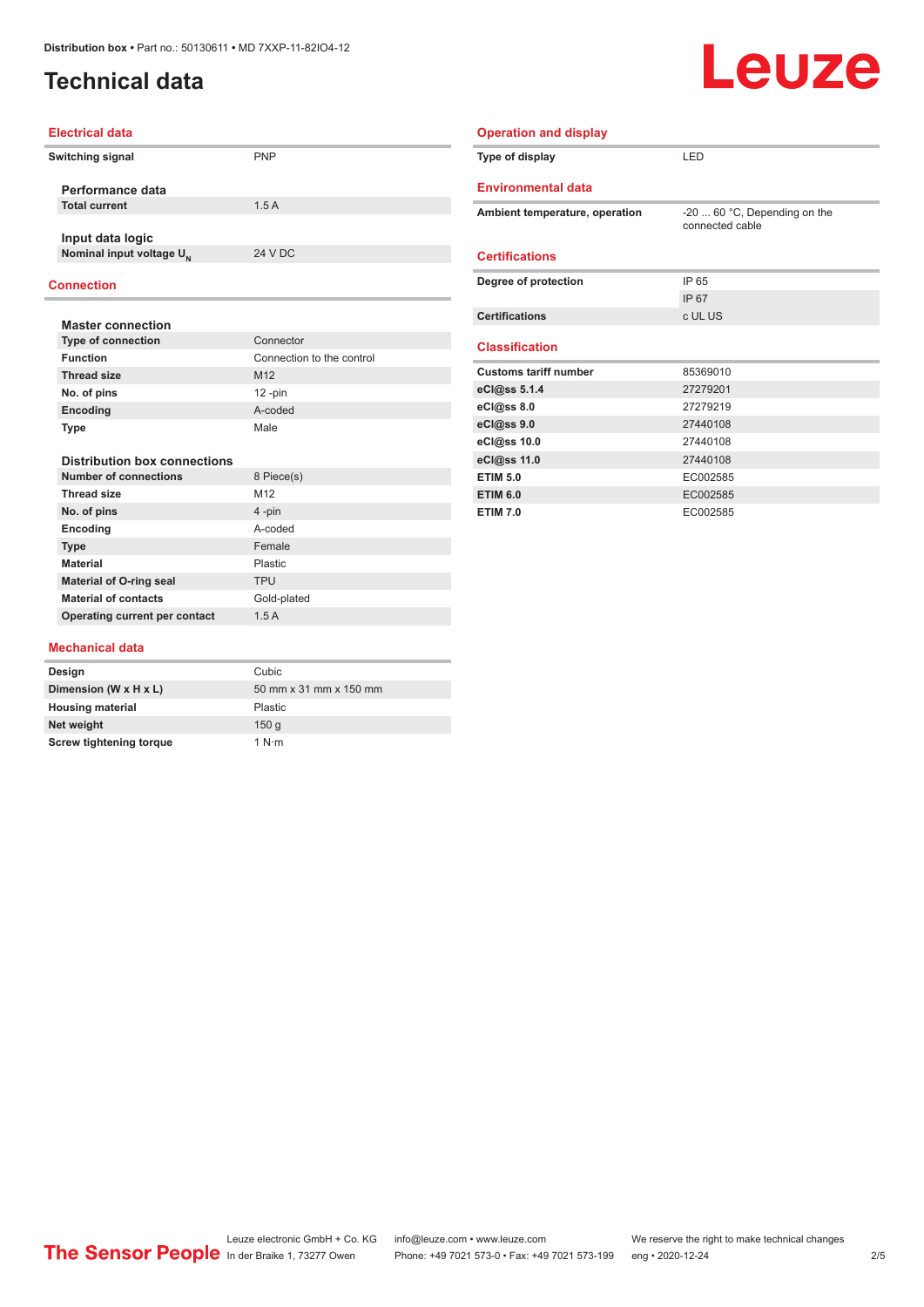#### <span id="page-2-0"></span>**Dimensioned drawings**

All dimensions in millimeters



## **Electrical connection**

| Pin            | <b>Pin assignment</b>  |
|----------------|------------------------|
| 1              | Socket 1-8 / contact 1 |
| $\overline{2}$ | Socket 1-8 / contact 3 |
| 3              | Socket 1 / contact 4   |
| $\overline{4}$ | Socket 2 / contact 4   |
| 5              | Socket 5 / contact 4   |
| 6              | Socket 3 / contact 4   |
| $\overline{7}$ | Socket 7 / contact 4   |
| 8              | Socket 4 / contact 4   |
| 9              | Socket 6 / contact 4   |
| 10             | Socket 8 / contact 4   |
| 11             | Socket 1 / contact 2   |
| 12             | Socket 2 / contact 2   |



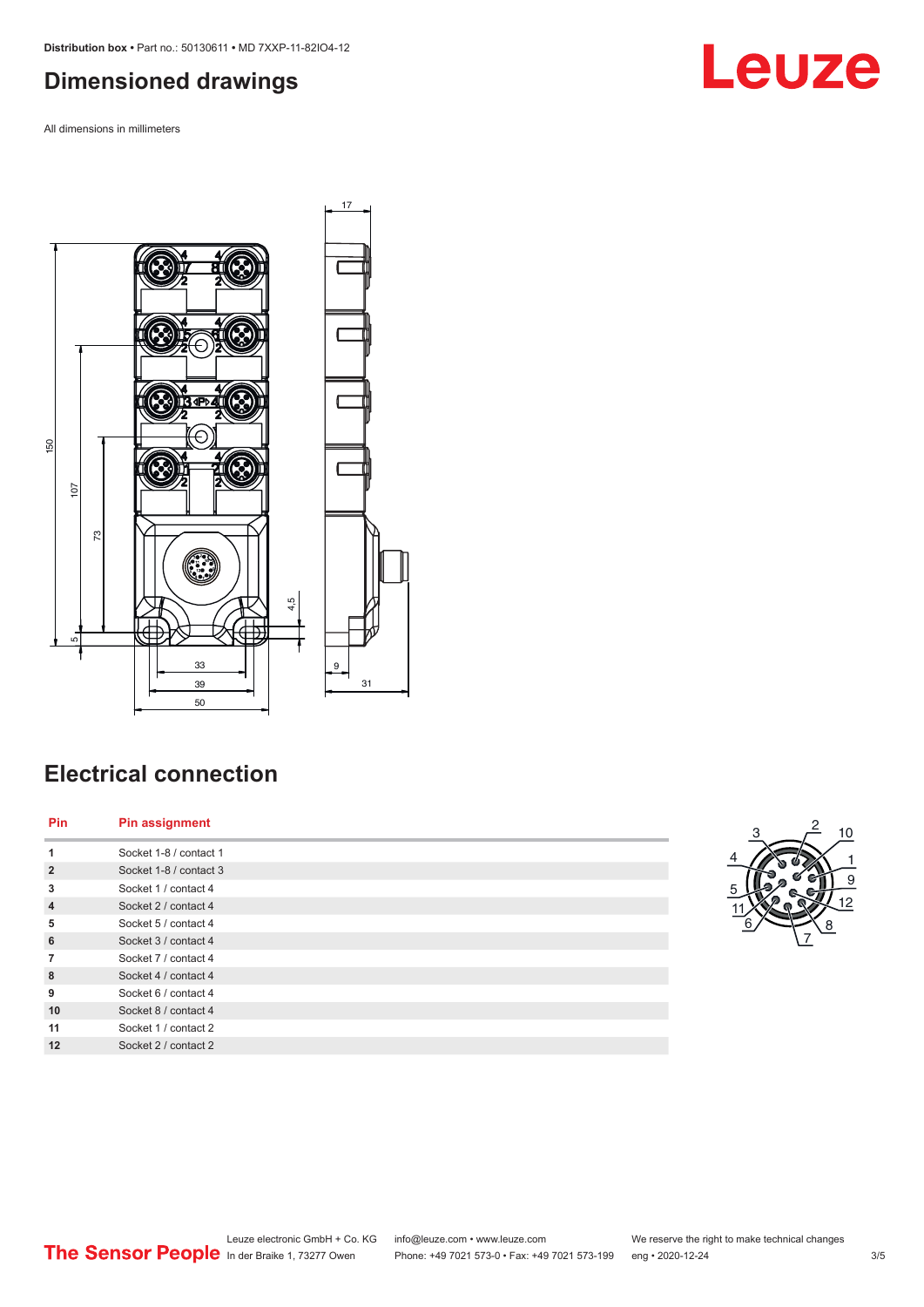## <span id="page-3-0"></span>**Electrical connection**

**Pin Pin assignment 1** + **2** n.c. **3** -

1 5 4

## **Circuit diagrams**

**4** Signal 1 (NO) **5** PE



#### **Operation and display**

| <b>LED</b>     | <b>Display</b>           | <b>Meaning</b>            |
|----------------|--------------------------|---------------------------|
|                | Green, continuous light  | Operating voltage applied |
| $\overline{2}$ | Yellow, continuous light | Signal 1                  |

## **Accessories**

#### Connection technology - Connection cables

|   | Part no. | <b>Designation</b>     | <b>Article</b>   | <b>Description</b>                                                                                                                                           |
|---|----------|------------------------|------------------|--------------------------------------------------------------------------------------------------------------------------------------------------------------|
| ▤ | 50130282 | KD S-M12-CA-P1-<br>050 | Connection cable | Connection 1: Connector, M12, Axial, Female, A-coded, 12-pin<br>Connection 2: Open end<br>Shielded: Yes<br>Cable length: 5,000 mm<br>Sheathing material: PUR |

#### **General**

| Part no. | <b>Designation</b> | <b>Article</b> | <b>Description</b>                                                  |
|----------|--------------------|----------------|---------------------------------------------------------------------|
| 50134480 | CAP M12K-Set       | Connection cap | Type: Cap for free sockets<br>Thread size: M12<br>Material: Plastic |